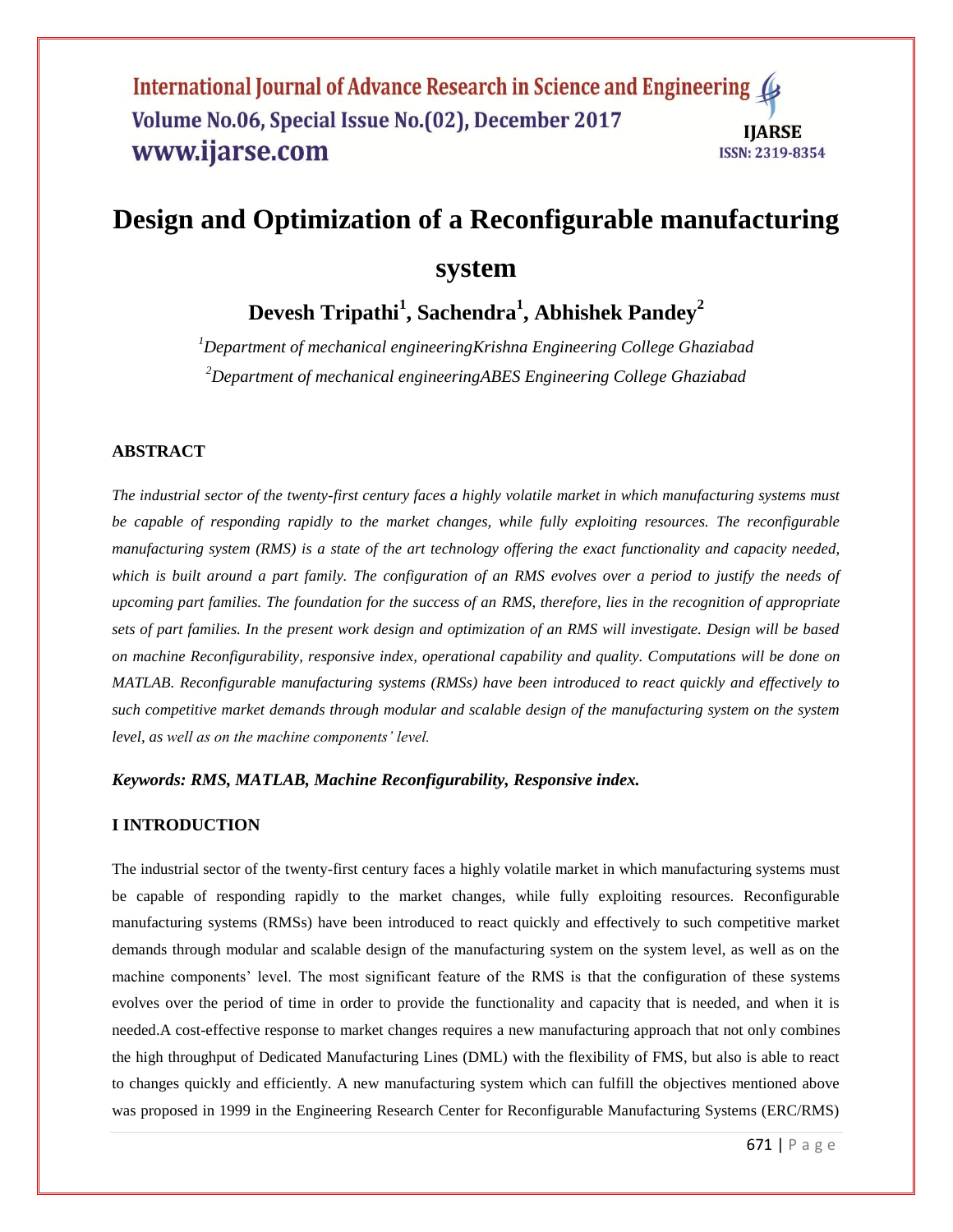### International Journal of Advance Research in Science and Engineering Volume No.06, Special Issue No.(02), December 2017 **IIARSE** www.ijarse.com **ISSN: 2319-8354**

at the University of Michigan, College of Engineering, and named it as Reconfigurable Manufacturing System (RMS), and can be defined as "Areconfigurable manufacturing system(RMS) is designed at the outset for rapidchange in its structure, as well as in its hardware and software components, in order to quicklyadjust its production capacity and functionality within a part family in response to sudden marketchanges or intrinsic system change". The RMS goal is summarized by the statement  $-$  Exactly the capacity and functionality needed, exactly when needed.

Reconfigurable manufacturing system, will allow flexibility not only in producing a variety of parts, but also in changing the system itself. Reconfigurable manufacturing system can be created by using basic process modules hardware and software that will be rearranged quickly and reliably. Reconfigurable manufacturing system which is cost effective and quick response to market changes, where DMS and FMS are more expensive than reconfigurable manufacturing system because the RMS aims to be installed with the exact production capacity and functionality needed, and may be upgraded (in terms of both capacity and functionality) in the future, when needed. Expanded functionality enables the production of more complex part types and the production of a variety of part types on the same system; it will be associated with adding process capabilities, auxiliary devices, more axis motions, larger tool magazines, and expensive controllers. An RMS may lie between a DMS and an FMS in terms of capacity and functionality. The key feature of RMS is that, unlike a DMS and an FMS, its capacity and functionality are not fixed. The RMS will be designed through the use of reconfigurable hardware and software, such that its capacity and/or functionality can be changed over time and unlike the other manufacturing systems, it does not have a fixed hardware/software.

Design Principles of RMS- The cost effective and quick responsive RMS achieves its characteristics by designing system according to two principles: Design of system and its machines for adjustable structurethat enable system scalability in response to market demands and system/machine adaptability to new products. Structure is adjusted at the system level (e.g., adding machines) and at the machine level (changing machine hardware and control software).Design of a manufacturing system around the part family, with the customized flexibility required for producing all parts of this part family. (This reduces the system cost.).In the present work design and optimization of an RMS will investigate. Design will be based on machine Reconfigurability, responsive index, and operational capability. Computations will be done on MATLAB.

### **II LITERATURE REVIEW**

Mehrabi, M.G. et al. presented a review of manufacturing techniques and introduction of reconfigurable manufacturing systems; a new paradigm in manufacturing which is designed for rapid adjustment of production capacity and functionality, in response to new market conditions. In the process of designing and operating reconfigurable manufacturing systems distinguish from among system-level issues, component-level (i.e., machine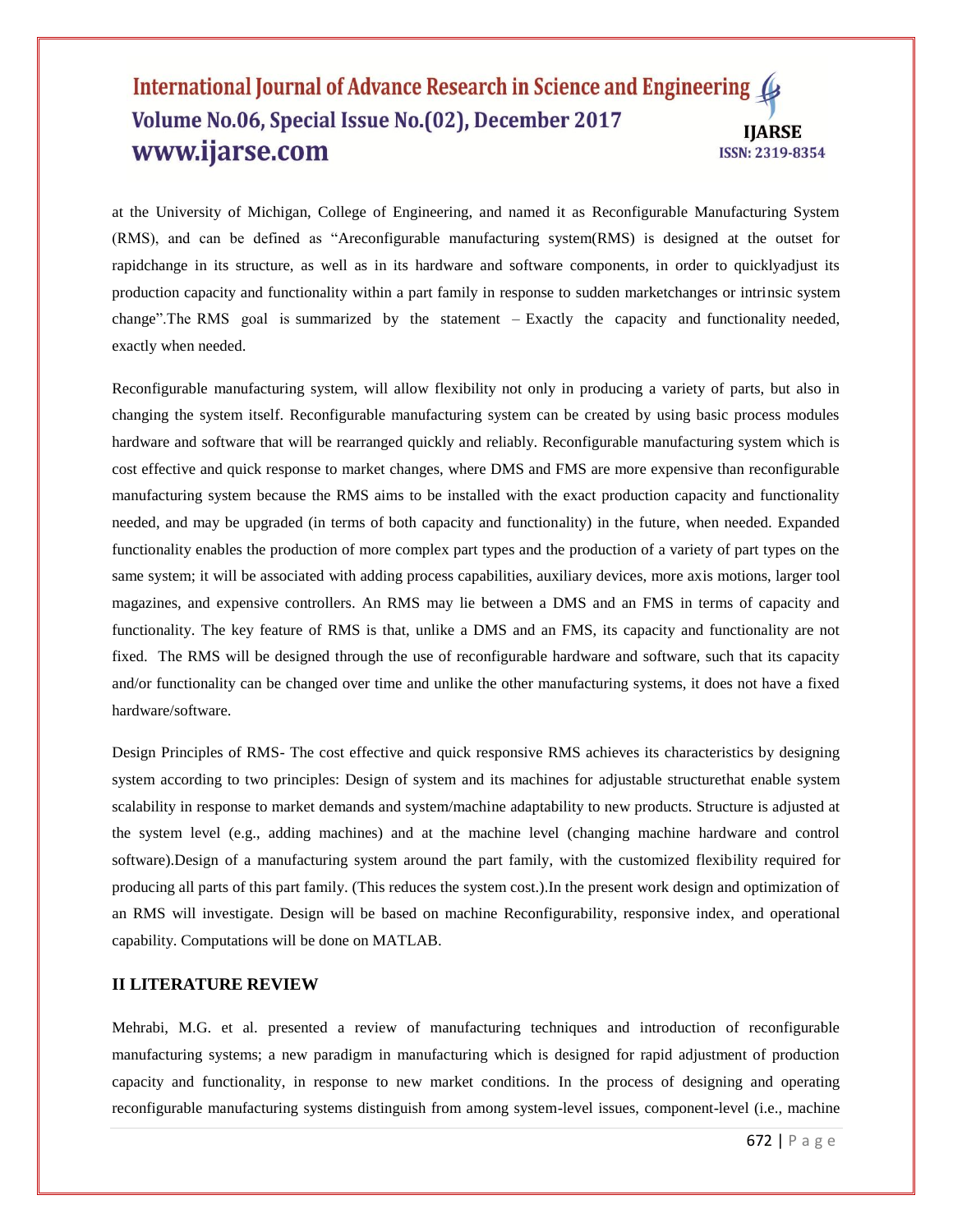### International Journal of Advance Research in Science and Engineering Volume No.06, Special Issue No.(02), December 2017 **IIARSE** www.ijarse.com **ISSN: 2319-8354**

and controls) issues, and ramp-up time reduction issues are sorted out. Role of RMS in any production is described.Koren, Y. et al. discussed about a new type of manufacturing system that is very responsive to global markets; a system whose production capacity is adjustable to fluctuations in product demand, and which is designed to be upgradable with new process technology needed to accommodate tighter product specifications. Current systems, even so called flexible manufacturing systems, do not have these characteristics. They stated that RMS will change the relationship between suppliers of production equipment and the end-users. Mehrabi, M.G. et al. presented a review of manufacturing techniques and introduction of reconfigurable manufacturing systems; a new paradigm in manufacturing which is designed for rapid adjustment of production capacity and functionality, in response to new market conditions. In the process of designing and operating reconfigurable manufacturing systems distinguish from among system-level issues, component-level (i.e., machine and controls) issues, and ramp-up time reduction issues are sorted out. Role of RMS in any production is described.Koren, Y. et al.discussed about a new type of manufacturing system that is very responsive to global markets; a system whose production capacity is adjustable to fluctuations in product demand, and which is designed to be upgradable with new process technology needed to accommodate tighter product specifications. Current systems, even so called flexible manufacturing systems, do not have these characteristics.They stated that RMS will change the relationship between suppliers of production equipment and the end-users.

ElMaraghy, H. compared the characteristics of the two paradigms i.e. RMS and FMS. The concept of manufacturing system life cycle is presented. The highlights of recent research on manufacturing system flexibility and its measurement and impact are reviewed. A theoretical review of aspects of RMS and FMS is focused. Further, views of a panel of experts from academic and industry on the comparisons between flexible and reconfigurable manufacturing are presented. Abdi M. et al. Presented different RMS characteristics to address design strategy which considered as a part of a RMS design loop to achieve a reconfigurable strategy over its implementation period. As another part of the design loop, a reconfiguration link between market and manufacturing is presented in order to group products into families. In particular, the Analytical Hierarchical Process (AHP) is used while considering both market and manufacturing requirements. Oke, A. O. et al.developed a manufacturing system is easily reconfigurable. Authors proposed a design of dedicated manufacturing system that is made reconfigurable by the provision of some extra material-handling system, between all the workstations, and an auxiliary buffer within which a reconfigurable control system is incorporated. Researchers suggested that further work should be done on the control at the auxiliary buffer. Gumasta, K. et al. developed an index to measure the reconfigurability of RMSs keeping in mind their various core characteristics such as modularity, scalability, convertibility and diagnosability. These characteristics have been mapped together using multi-attribute utility theory. They suggested that, this index can be used to find the reconfigurability of a system possessing different characteristics. Degree of Reconfigurability obtained for random data generated using MATLAB.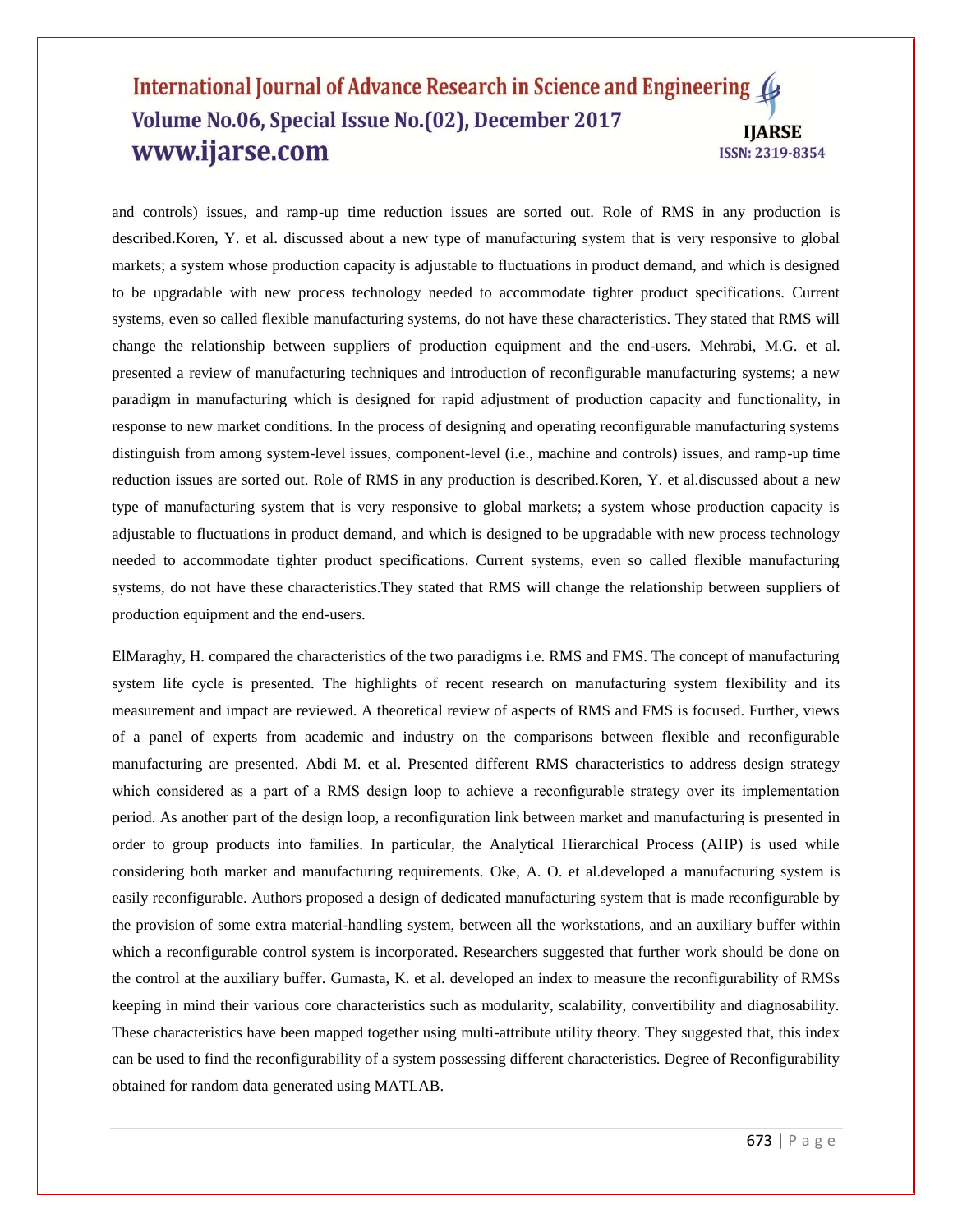# International Journal of Advance Research in Science and Engineering ( Volume No.06, Special Issue No.(02), December 2017 **IJARSE** www.ijarse.com **ISSN: 2319-8354**

# **III RESEARCH PROCEDURE**

It is a mathematical and computational modeling. Computations will be done using MATLAB. A random allocation matrix is generated using MATLAB. Validation will be done on the basis of 'A novel methodology to measure the responsiveness of RMTs in reconfigurable manufacturing system' by kapil k goyal et al.

# Notation

**Notations** 

| $mc_i^j$         | machine $i$ (1 < $i$ < I) in its jth (1 < $j$ < $J_i$ ) configuration                                                                                       |
|------------------|-------------------------------------------------------------------------------------------------------------------------------------------------------------|
| $nc_i^j$         | number of machines needed to satisfy the required<br>demand rate                                                                                            |
| $\delta_{i,k}^j$ | 1 if operation k can be performed with machine <i>i</i> having                                                                                              |
|                  | its jth configuration, otherwise 0                                                                                                                          |
| $AM^j_i$         | a set of auxiliary modules required in machine i with its<br><i>i</i> th configuration                                                                      |
| $OC_{p,q}$       | operational capability of pth RMT with its qth config-<br>uration from the feasible alternative set of machine<br>configurations to perform an operation    |
| $MR_{p,q}$       | machine reconfigurability of pth RMT with its qth con-<br>figuration from the feasible alternative set of machine<br>configurations to perform an operation |
| $RI_{p,q}$       | responsiveness index of pth RMT with its qth config-<br>uration from the feasible alternative set of machine<br>configurations to perform an operation      |

**Table No 1 Validation Reconfigurable Tool and cost-**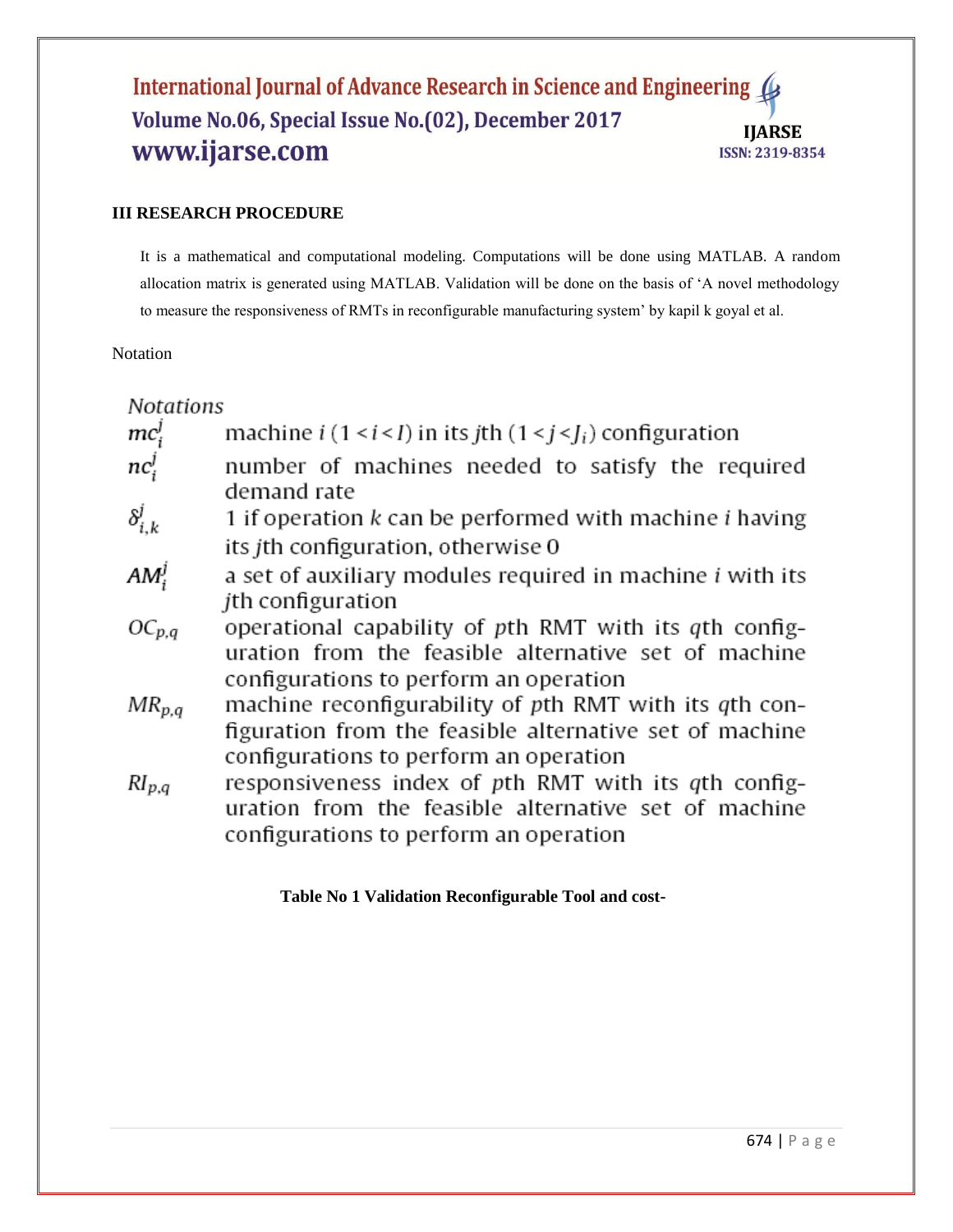# International Journal of Advance Research in Science and Engineering Volume No.06, Special Issue No.(02), December 2017 www.ijarse.com

**IJARSE** ISSN: 2319-8354

| RMT configuration and cost. |  |
|-----------------------------|--|
|                             |  |

| Machine        | Machine Configuration        | Basic Modules    | Auxiliary Modules            | Cost (in $10^3$ of USD) |
|----------------|------------------------------|------------------|------------------------------|-------------------------|
| $M_1$          | mc <sub>1</sub> <sup>1</sup> | $\{01, 05\}$     | ${13, 17, 21, 22}$           | 750                     |
|                | $mc_1^2$                     | $\{01, 05\}$     | ${12, 13, 15, 20, 21}$       | 955                     |
|                | mc <sub>1</sub> <sup>3</sup> | $\{01, 05\}$     | $\{11, 17, 18, 20, 21\}$     | 1025                    |
|                | $mc_1^4$                     | $\{01, 05\}$     | $\{15, 17, 18\}$             | 840                     |
| M <sub>2</sub> | $mc_2^1$                     | $\{02, 04, 08\}$ | $\{11, 13, 16, 22, 24\}$     | 1215                    |
|                | $mc_2^2$                     | $\{02, 04, 08\}$ | ${14, 16, 19}$               | 910                     |
|                | $mc_2^3$                     | $\{02, 04, 08\}$ | ${13, 19, 24}$               | 1140                    |
|                | $mc_2^4$                     | $\{02, 04, 08\}$ | $\{11, 13, 15, 18, 24\}$     | 1350                    |
|                | $mc_2^5$                     | $\{02, 04, 08\}$ | $\{11, 14, 18\}$             | 1050                    |
| $M_3$          |                              | $\{03, 05, 07\}$ | $\{11, 12, 14, 16, 18\}$     | 780                     |
|                | $mc_3^1$<br>$mc_3^2$         | $\{03, 05, 07\}$ | $\{12, 13, 14, 17, 19, 20\}$ | 1825                    |
| M4             | $mc_4^1$                     | ${04, 09}$       | ${18, 23}$                   | 1350                    |
|                | mc <sub>4</sub> <sup>2</sup> | ${04, 09}$       | $\{11, 15, 18, 20, 21\}$     | 1500                    |
|                | mc <sub>4</sub> <sup>3</sup> | $\{04, 09\}$     | $\{13, 14, 17, 18\}$         | 1400                    |
| $M_5$          | $mc_5^1$                     | ${03, 06, 10}$   | ${20, 22}$                   | 900                     |
|                | $mc_5^2$                     | $\{03, 06, 10\}$ | ${16, 17, 19, 20, 25}$       | 1175                    |
|                | $mc_5^3$                     | $\{03, 06, 10\}$ | $\{11, 12, 13, 15, 22\}$     | 1230                    |
|                | $mc_5^4$                     | $\{03, 06, 10\}$ | $\{20, 22, 24\}$             | 1175                    |

## **Table No. 2 Production**

#### RMT operational capability chart.

| Operation $(k) \rightarrow mc_i^j \downarrow$ |                          | RMT production rate in parts/hour for performing various operations |                          |                          |                |                          |    |                |                          |    |                          |                 |    |                          |    |    |    |                          |    |    |
|-----------------------------------------------|--------------------------|---------------------------------------------------------------------|--------------------------|--------------------------|----------------|--------------------------|----|----------------|--------------------------|----|--------------------------|-----------------|----|--------------------------|----|----|----|--------------------------|----|----|
|                                               |                          |                                                                     | 3                        | 4                        | 5              | 6                        |    | 8              | 9                        | 10 | 11                       | 12              | 13 | 14                       | 15 | 16 | 17 | 18                       | 19 | 20 |
| $mc_1^1$                                      |                          |                                                                     |                          | 14                       |                |                          |    | 12             |                          |    |                          | 8               |    |                          |    | 18 |    |                          |    |    |
| mc <sub>1</sub>                               |                          |                                                                     |                          |                          | 15             |                          |    |                | 20                       |    |                          |                 |    |                          |    |    |    | 16                       |    |    |
| $mc_1^3$                                      |                          |                                                                     | 20                       |                          |                |                          | 15 | $\overline{a}$ |                          |    |                          |                 |    |                          |    | 25 |    |                          |    |    |
| $mc_1^4$                                      |                          |                                                                     |                          |                          |                |                          |    |                |                          | 15 | ۰                        |                 |    |                          |    |    |    |                          | 12 |    |
| $mc_2^1$                                      | 14                       |                                                                     |                          |                          |                | 15                       |    |                |                          |    |                          | 12              |    |                          |    |    |    |                          |    | 20 |
| mc <sub>2</sub>                               |                          | 15                                                                  |                          |                          |                |                          |    |                |                          |    |                          |                 | 14 |                          | 15 |    |    |                          |    |    |
| mc3                                           |                          |                                                                     | 25                       |                          |                |                          |    | 18             |                          |    | 25                       |                 |    |                          |    |    | 20 |                          |    |    |
| $mc_2^4$                                      |                          | 20                                                                  |                          |                          | 20             | $\overline{\phantom{a}}$ | 18 |                |                          |    |                          |                 |    | 24                       |    |    |    |                          |    |    |
| $mc_2^2$                                      |                          |                                                                     |                          | 18                       |                |                          |    |                |                          |    |                          |                 | 20 |                          |    |    |    | 14                       |    | 15 |
| $mc_2^1$                                      |                          | 12                                                                  |                          |                          |                |                          |    |                | 15                       |    |                          | 10              |    |                          |    |    | 10 |                          |    |    |
| $mc_2^2$                                      | 30                       | $\overline{\phantom{a}}$                                            | $\overline{\phantom{0}}$ | 26                       | -              |                          |    | 24             | $\overline{\phantom{0}}$ |    | 24                       | $\qquad \qquad$ |    |                          | 20 |    | 35 | $\overline{a}$           | 15 |    |
| mc.                                           |                          |                                                                     |                          |                          |                | 25                       |    |                |                          | 30 | -                        |                 |    |                          |    |    |    | 25                       |    |    |
| $mc_4^2$                                      | 25                       |                                                                     |                          |                          |                |                          |    |                |                          |    |                          | 22              |    |                          |    |    | 30 |                          |    | 26 |
| mc <sub>4</sub> <sup>3</sup>                  | $\overline{\phantom{a}}$ | 18                                                                  | $\overline{\phantom{a}}$ | 25                       | $\overline{a}$ |                          |    | 16             | -                        |    | $\overline{\phantom{a}}$ |                 | 22 | $\overline{\phantom{a}}$ |    | 28 |    | $\overline{\phantom{a}}$ | 20 | -  |
| $mc_{5}^{1}$                                  | 16                       |                                                                     |                          |                          |                |                          | 15 | -              |                          |    | 15                       |                 |    | 18                       |    |    |    | 18                       |    |    |
| $mc_{\varepsilon}^2$                          |                          |                                                                     | 24                       | $\overline{\phantom{a}}$ | 20             | $\overline{\phantom{a}}$ |    |                |                          | 25 | ۰                        |                 |    |                          |    |    | 24 |                          |    | 20 |
| $mc_e^3$                                      |                          |                                                                     | $\overline{\phantom{0}}$ | 24                       | -              |                          |    |                | 30                       |    |                          |                 |    |                          | 18 | -  |    |                          |    |    |
| $mc_5^4$                                      | 20                       |                                                                     |                          |                          |                | 22                       | 14 |                |                          |    |                          |                 |    | 20                       |    | 16 |    |                          | 18 |    |

**Table No 3 KKgoyal et al vs Present study**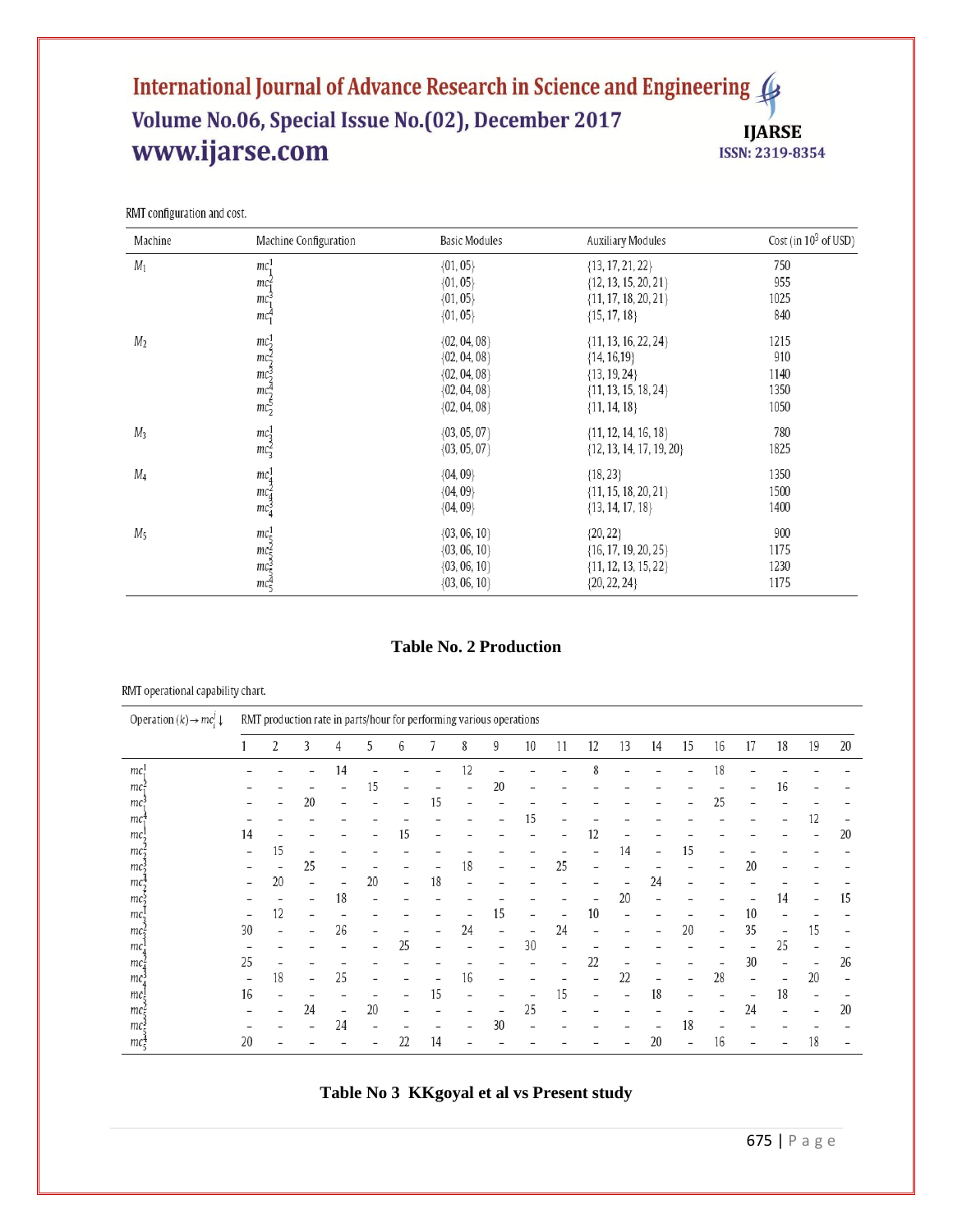# International Journal of Advance Research in Science and Engineering Volume No.06, Special Issue No.(02), December 2017 **IJARSE** www.ijarse.com ISSN: 2319-8354

| Operation | feasible configuration | MR kkgoyal et al | MR present study |
|-----------|------------------------|------------------|------------------|
| 4         | mc11                   | 1.64             | 1.6399           |
|           | mc25                   | 2.51             | 2.50             |
|           | mc23                   | 0.91             | 0.90             |
|           | mc43                   | 1.73             | 1.729            |
|           | mc53                   | 2.49             | 2.49             |
| 8         | mc11                   | 1.64             | 1.6399           |
|           | mc23                   | 2.61             | 2.62             |
|           | mc32                   | 0.91             | 0.90             |
|           | mc43                   | 1.29             | 1.28             |
| 16        | mc11                   | 2.05             | 2.05             |
|           | mc13                   | 2.94             | 2.939            |
|           | mc43                   | 1.73             | 1.729            |
|           | mc54                   | 2.19             | 2.19             |

Machine Reconfigurability of two different periods without change in machine and module for different Parts and Demands-

# **Table No 4 Production Plan for Period 1 and Part 1 and Demand 1**

RMT operational capability chart.

| Operation $(k) \rightarrow mc_i^j \downarrow$ |                 | RMT production rate in parts/hour for performing various operations |                          |                          |    |                          |    |    |                |    |    |    |    |    |    |    |                          |                          |    |                          |
|-----------------------------------------------|-----------------|---------------------------------------------------------------------|--------------------------|--------------------------|----|--------------------------|----|----|----------------|----|----|----|----|----|----|----|--------------------------|--------------------------|----|--------------------------|
|                                               |                 | 2                                                                   | 3                        | 4                        | 5  | 6                        |    | 8  | 9              | 10 | 11 | 12 | 13 | 14 | 15 | 16 | 17                       | 18                       | 19 | 20                       |
| $mc_1^1$                                      |                 |                                                                     |                          | 14                       |    |                          |    | 12 |                |    |    | 8  |    |    |    | 18 |                          |                          |    |                          |
| $mc_1^2$                                      |                 |                                                                     |                          |                          | 15 | -                        |    | -  | 20             |    |    |    |    |    |    |    | $\overline{\phantom{0}}$ | 16                       | -  |                          |
| $mc_1^3$                                      |                 |                                                                     | 20                       |                          |    |                          | 15 |    |                |    |    |    |    |    |    | 25 |                          |                          |    |                          |
| $mc_1^4$                                      |                 |                                                                     |                          |                          |    |                          |    |    |                | 15 |    |    |    |    |    |    |                          |                          | 12 |                          |
| $mc_2^1$                                      | 14              |                                                                     |                          |                          |    | 15                       |    |    |                |    | -  | 12 |    |    |    |    |                          |                          |    | 20                       |
| mc <sub>2</sub>                               | $\overline{a}$  | 15                                                                  |                          |                          |    |                          |    |    |                |    |    |    | 14 | -  | 15 | -  |                          |                          |    |                          |
| $mc_2^3$                                      |                 |                                                                     | 25                       |                          |    |                          |    | 18 |                |    | 25 |    |    |    |    |    | 20                       |                          |    |                          |
| $mc_2^4$                                      |                 | 20                                                                  |                          |                          | 20 | $\overline{\phantom{a}}$ | 18 |    |                |    |    |    |    | 24 |    |    |                          |                          |    |                          |
| $mc_2^2$                                      |                 |                                                                     | $\overline{\phantom{a}}$ | 18                       |    |                          |    |    |                |    |    |    | 20 |    |    |    |                          | 14                       | -  | 15                       |
| $mc_2^1$                                      | $\overline{a}$  | 12                                                                  | $\overline{\phantom{a}}$ |                          |    |                          |    |    | 15             | -  | -  | 10 |    |    |    | -  | 10                       |                          |    |                          |
| $mc_2^2$                                      | 30              |                                                                     |                          | 26                       |    |                          |    | 24 | $\overline{a}$ |    | 24 |    |    |    | 20 | -  | 35                       | $\overline{\phantom{0}}$ | 15 |                          |
| mc <sub>4</sub>                               |                 |                                                                     |                          |                          |    | 25                       |    |    |                | 30 | -  |    |    |    |    |    |                          | 25                       |    |                          |
| mc <sub>A</sub> <sup>2</sup>                  | 25              |                                                                     |                          |                          |    |                          |    |    |                |    | -  | 22 |    |    |    |    | 30                       |                          | -  | 26                       |
| mc <sub>a</sub> <sup>3</sup>                  | $\qquad \qquad$ | 18                                                                  | $\overline{\phantom{a}}$ | 25                       |    |                          |    | 16 |                |    | -  |    | 22 | -  |    | 28 | $\overline{a}$           | $\overline{\phantom{a}}$ | 20 | $\overline{\phantom{0}}$ |
| $mc_{\rm g}^{\rm I}$                          | 16              |                                                                     |                          |                          |    |                          | 15 |    |                |    | 15 |    |    | 18 |    |    | $\overline{\phantom{0}}$ | 18                       | -  |                          |
| $mc_{5}^{2}$                                  |                 |                                                                     | 24                       | $\overline{\phantom{0}}$ | 20 |                          |    |    |                | 25 |    |    |    |    |    |    | 24                       |                          |    | 20                       |
| $mc_{\rm g}^3$                                |                 |                                                                     | $\overline{\phantom{0}}$ | 24                       |    |                          |    | -  | 30             |    |    |    |    |    | 18 |    |                          |                          |    |                          |
| $mc_5^4$                                      | 20              |                                                                     |                          |                          |    | 22                       | 14 |    |                |    |    |    |    | 20 | -  | 16 |                          |                          | 18 |                          |

# **Table No 5 Production Plan for Period 2 and Part 2 and Demand 1**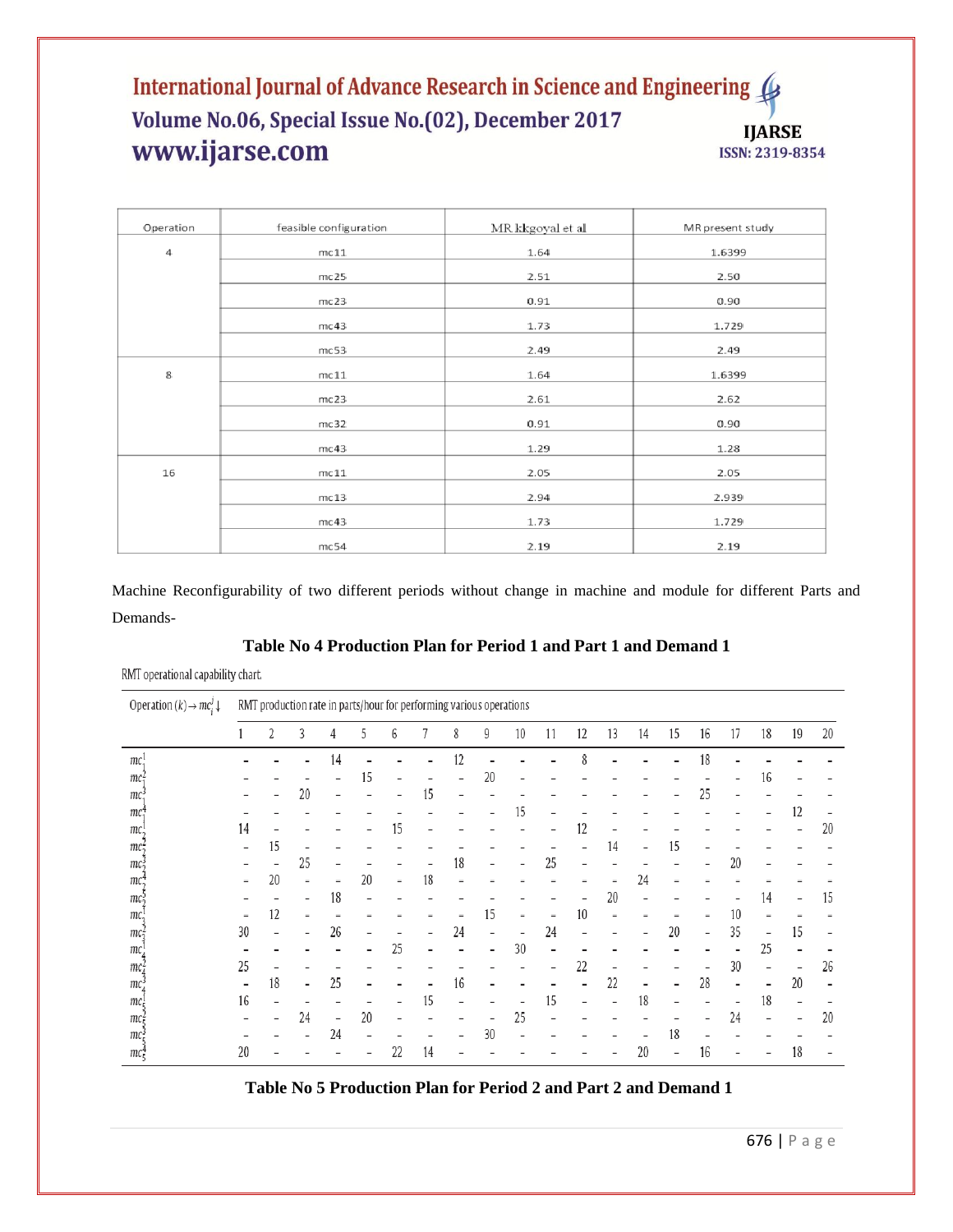International Journal of Advance Research in Science and Engineering Volume No.06, Special Issue No.(02), December 2017 **IJARSE** www.ijarse.com ISSN: 2319-8354

| MC   | Production Plan for PLANING HORE<br>ZONE |                |    |                |    |    |    |    |    |    |    |    |    |    |    |    |    |    |    |    |
|------|------------------------------------------|----------------|----|----------------|----|----|----|----|----|----|----|----|----|----|----|----|----|----|----|----|
|      |                                          | $\overline{2}$ | 3  | $\overline{4}$ | 5  | 6  |    | 8  | 9  | 10 |    | 12 | 13 | 14 | 15 | 16 | 17 | 18 | 19 | 20 |
| mc11 | 10                                       |                |    | 15             |    |    |    | 30 |    |    |    | 15 |    |    |    | 8  |    |    | 15 |    |
| mc12 |                                          | 15             |    |                | 12 |    |    |    |    |    | 20 |    |    |    |    |    |    |    |    |    |
| mc13 |                                          |                |    |                |    |    |    |    | 18 |    |    |    |    |    |    | 30 |    | 15 |    |    |
| mc14 | 20                                       |                |    |                | 17 |    |    |    |    |    |    | 30 |    |    |    |    |    |    |    | 18 |
| mc21 |                                          | 17             |    |                |    |    |    |    |    |    | 18 |    |    |    |    |    |    |    | 20 |    |
| mc22 |                                          |                | 18 |                |    | 15 |    |    | 19 |    |    |    | 20 |    |    | 15 |    |    |    |    |
| mc23 |                                          |                |    |                |    |    |    | 16 |    |    |    |    | 20 |    |    |    |    |    |    |    |
| mc24 |                                          |                |    |                |    | 30 |    |    |    |    |    |    |    |    |    |    |    |    |    |    |
| mc25 |                                          |                |    | 21             |    |    | 12 |    |    |    |    |    |    |    | 30 |    |    |    | 15 |    |
| mc31 |                                          |                |    |                |    |    |    |    |    | 17 |    |    |    |    |    |    |    | 18 |    |    |
| mc32 |                                          | 22             |    | 14             |    | 18 |    | 19 |    |    |    |    |    |    |    |    | 16 |    |    |    |
| mc41 |                                          |                |    |                |    |    |    |    |    |    |    |    |    |    | 30 |    |    |    |    |    |
| mc42 |                                          |                |    |                |    |    | 20 |    |    |    |    |    |    |    |    |    |    |    |    |    |
| mc43 |                                          |                | 12 | 17             |    |    |    | 21 |    |    |    |    |    |    |    | 20 | 16 |    |    |    |
| mc51 | 15                                       |                |    |                |    |    |    |    |    |    | 12 |    |    |    |    |    |    |    |    | 30 |
| mc52 |                                          |                |    |                | 16 |    |    |    |    |    |    |    |    | 20 |    |    |    |    |    |    |
| mc53 |                                          |                |    | 17             |    |    | 15 |    |    |    |    |    | 18 |    |    |    |    | 20 |    |    |
| mc54 |                                          | 16             |    |                |    |    |    |    |    |    |    | 19 |    |    |    | 10 |    |    |    |    |

**Table No 6 Machine Reconfigurability for Period 1 and 2 and Part 1 and Demand 1**

| Operation      | feasible configuration | Period 1 | Period 2 |
|----------------|------------------------|----------|----------|
| $\overline{4}$ | mc11                   | 1.6399   | 2.04     |
|                | mc25                   | 2.50     | 3.33     |
|                | mc32                   | 0.90     | .54      |
|                | mc43                   | 1.729    | 1.29     |
|                | mc53                   | 2.49     | 1.86     |
| $\,8\,$        | mc11                   | 1.6399   | 2.04     |
|                | mc23                   | 2.62     | 2.62     |
|                | mc32                   | 0.90     | .675     |
|                | mc43                   | 1.28     | 1.70     |
| 16             | mc11                   | 2.05     | 1.025    |
|                | mc13                   | 2.939    | 4.4      |
|                | mc43                   | 1.729    | 1.729    |
|                | Mc54                   | 2.19     | 1.46     |

# **Table No 7 Machine Reconfigurability for Period 1 and 2 and Part 1 and Demand 2**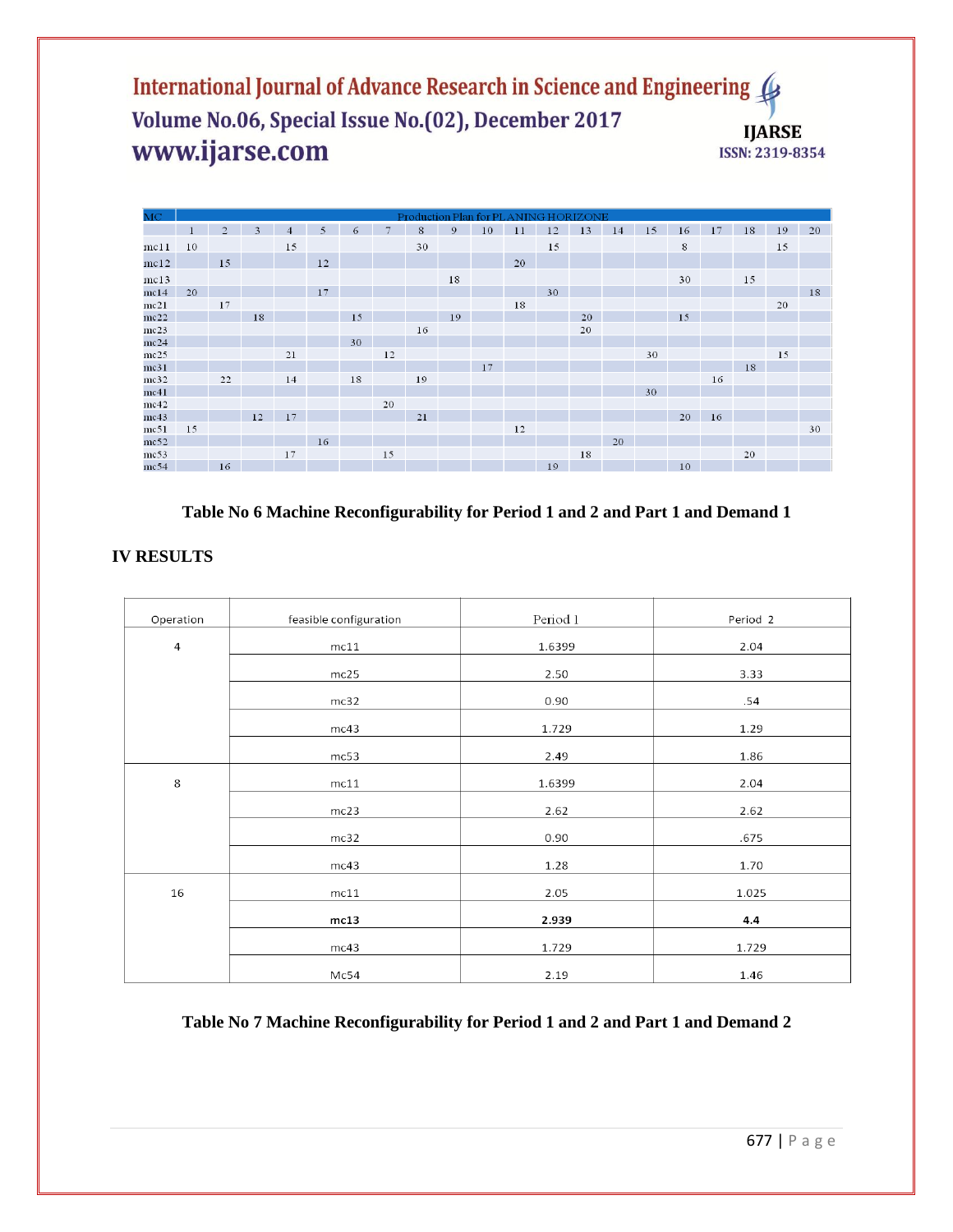# International Journal of Advance Research in Science and Engineering Volume No.06, Special Issue No.(02), December 2017 **IIARSE** www.ijarse.com **ISSN: 2319-8354**

| Operation      | feasible configuration | Period 1 | Period 2 |
|----------------|------------------------|----------|----------|
| $\overline{4}$ | mc11                   | 1.6399   | 1.632    |
|                | mc25                   | 2.50     | 2.49     |
|                | mc32                   | 0.90     | .54      |
|                | mc43                   | 1.729    | 1.032    |
|                | mc53                   | 2.49     | 1.488    |
| 8              | mc11                   | 1.36     | 1.36     |
|                | mc23                   | 2.62     | 2.09     |
|                | mc32                   | 0.90     | .675     |
|                | mc43                   | 1.024    | 1.275    |
| $16\,$         | $mc11$                 | 2.05     | .911     |
|                | mc13                   | 2.939    | 2.93     |
|                | mc43                   | 1.729    | 1.29     |
|                | mc54                   | 1.752    | 1.25     |

# **V CONCLUSION**

In the present study a novel approach has been proposed for measuring the responsiveness of the RMTs based on machine re-configurability. The machine re-configurability is proposed as the ratio of number of configurations into which an RMT can be reconfigured and the required reconfiguration efforts in the change of modules. Higher values of the machine re-configurability decreases the response time to handle the fluctuating demands and lowers the associated reconfiguration costs. As in table no. 5.1 and 5.2 there is different part, different demand, here machine configurability mc<sub>1</sub><sup>3</sup> shows the higher reconfigurabilty for both demand 60 and 70. So we can say this is the best configuration to use here. So Using RMS the decision-maker can decide if he would Rather choose a fast production system with a relatively high cost, or the opposite, i.e. a low cost system with an average speed. It is clear that the more machines are used, the faster is the system, and the higher are the costs. As we have taken the different cases for N no. of machines for different operation and analyzed the result if we have to choose from n no. of machines and then done the optimization then we found the best configuration. RMS are designed to be fast enough and to produce with an sufficient flexibility to react to the market changes, thus, we plan to extend this work to be not only suitable for the current products, but also reactive for the arrival for new product.